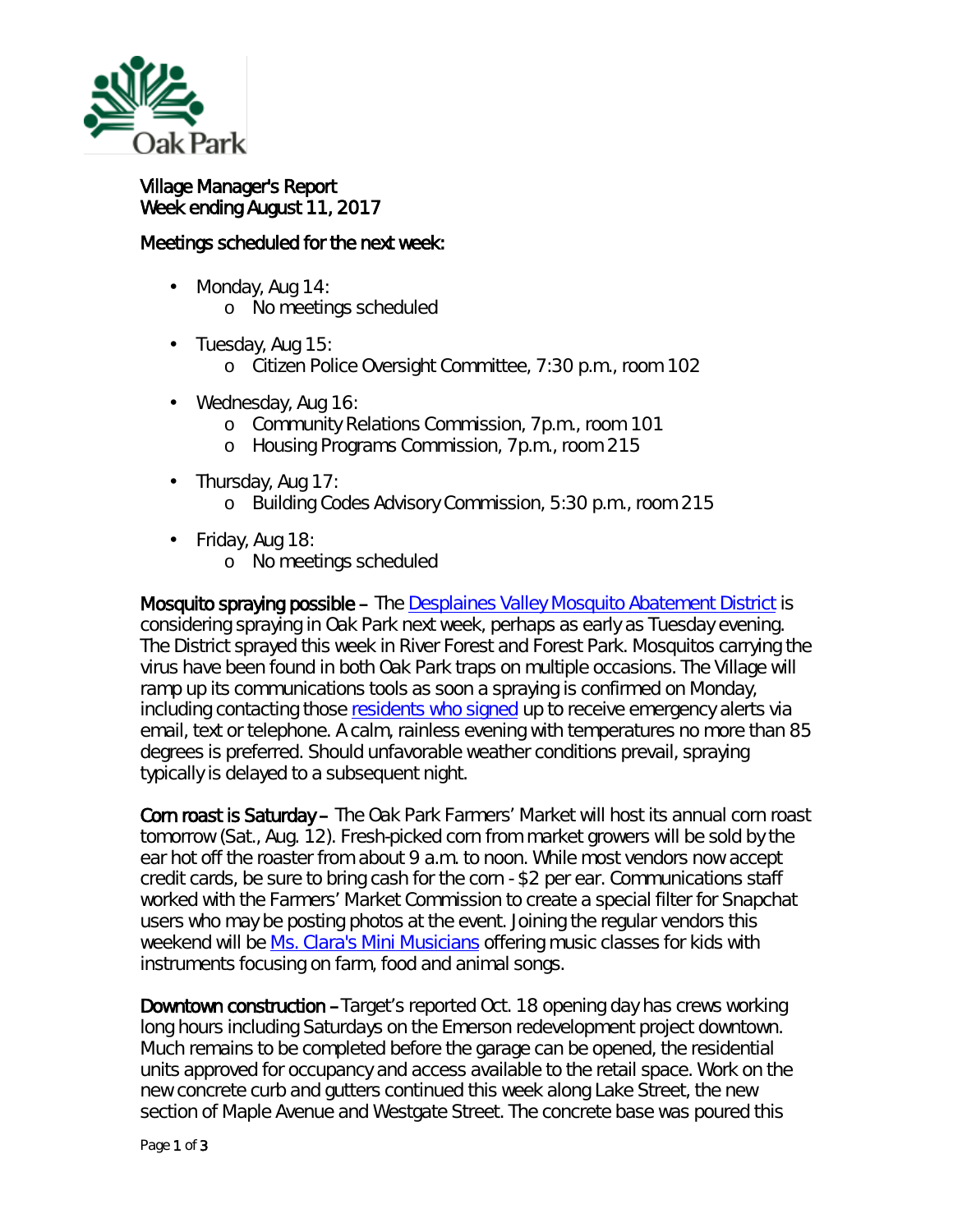week for the sidewalk in front of the Target space and the new section of Maple Avenue to the west of the project. The sidewalk and parking lane on the south side of Lake Street remains closed from the new section of Maple Avenue to the east side of the development site. One lane of Westgate Street also remains closed for reconstruction, but pedestrian access is being maintained along Westgate from Marion Street. Flaggers are making sure vehicles have access to drop off patients by the doctors' offices along Westgate during work hours. Staff is maintaining close contact with affected businesses, keeping them informed of construction activities and helping address any issues they may encounter as work continues.

South Boulevard redevelopment – Preliminary work continued this week for the Lincoln Property Company redevelopment project on South Boulevard east of Harlem Avenue. The eastbound lane of South Boulevard will remain closed between Harlem Avenue and Marion Street for materials staging and construction equipment. An official groundbreaking ceremony has been scheduled for 8:30 a.m., Thurs., Aug. 24. The developer is managing invitations, but Village staff will help spread the work about the event.

Lake Michigan pipeline project – Installation of the relief sewer continued this week on Fillmore Avenue between Ridgeland and East avenues. Once the sewer work is completed, installation of the 36-inch water main will resume at Euclid Avenue and proceed west. Preparation for paving continued this week between Maple and Oak Park avenues and between Ridgeland and Highland avenues. These sections of Fillmore Avenue are scheduled to be paved next week and be fully open to traffic for the start of the school year. A project website managed by the engineering company provides the latest schedule information – [click here to view.](http://www.bnrwcproject.com/index.php?/categories/5-Oak-Park)

Street resurfacing – The start of work related to the final resurfacing contract of the year was delayed by the contractor, but should begin August 14. Streets included in this project require deeper repair than simple resurfacing as well as full curb replacements. Planning continues on scheduling, parking coordination, garbage collection and other potential impacts the work will have on property owners.

Sidewalk repairs – Crews continue to focus on sidewalk squares with larger trip hazards that require complete removal and replacement, as well as completing sections adjacent to schools before the first day of classes. Work is being staged to occur on one side of the street at a time to ensure a safe pedestrian travel route on the block.

Pavement microsurfacing – Crews began microsurfacing pavement this week at various locations throughout the Village. This work, which is a one-day process, involves applying a thin layer of material on the street surface, which can extend the life of the pavement up to five years.

Miscellaneous Construction projects – Remaining punch-list items were performed this week on Chicago Avenue between Harlem and Belleforte avenues as the project nears completion. Over the next few weeks, signs taken down during the construction will be reinstalled. The alley improvement projects are nearing completion with the final two alleys expected to be opened to traffic by August 16. Restoration and cleanup activities will continue for another few weeks.